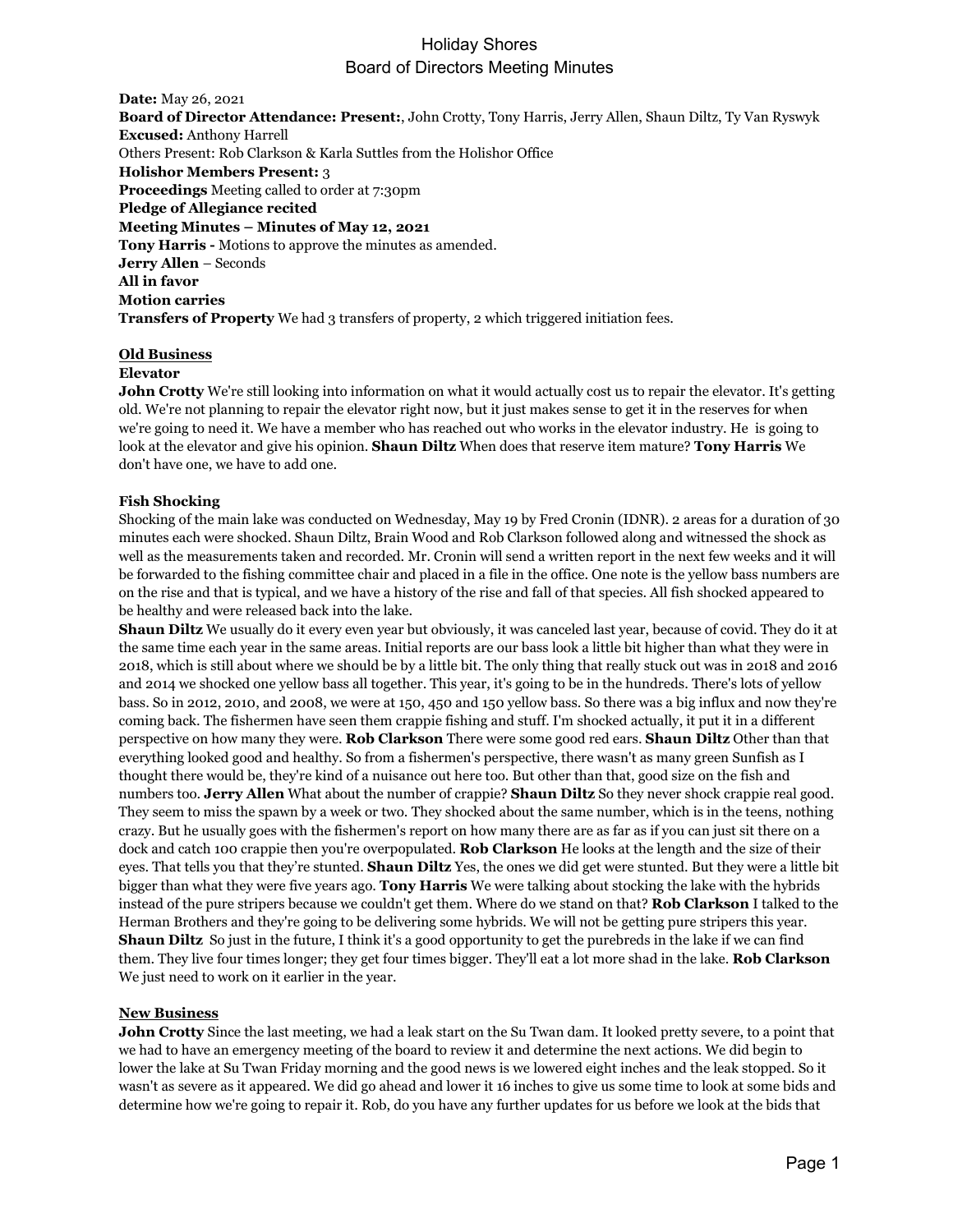# Holiday Shores Board of Directors Meeting Minutes

you provided us? **Rob Clarkson** We reached out to Stutz Excavating initially, they do quite a bit of dam work. They came out looked at it and this was when it first started seeping and they weren't very concerned. Within two weeks, it got to the point where I had no idea whether it was going to last overnight, and we had Stutz back out. He was very concerned at that point. There was water visibly, like you turned a faucet on, running out of the dam, It had channeled down the side of the dam. That's when we decided we're going start pumping to alleviate any kind of pressure. We're very relieved that six hours into it when we were down eight inches and it quit leaking. We kind of took a step back at that point and obviously it wasn't nearly as important that we address it that day. They were ready to start on Monday. We had our meetings, determined we would reach out to more contractors. One showed up, one had no interest in bidding it under the presumption that it was going to be an emergency and they didn't want any kind of liability. As it turns out, it's not an emergency, they still don't want to come back. We'll put that in a note in their file and not call him back out for any other work. Kamadulski and Stutz have both bid the job. They both looked at it and agreed at the way it needs to be approached. Originally it was to completely rekey the dam. Both of them said that 50 feet would do it, 25 feet on each side of where they believe the leak is coming from and they're talking about an impervious wall. What they're going to do is excavate down a couple of feet below the obvious leak. So where they hit dry soil, they'll go a couple more feet and mix it with bentonite and basically make a big wall, put it in lifts and do compaction. They said it's the way the Corps of Engineers repairs seepage and stuff in the levees on the river, and the way they've fixed many other ponds and whatnot, so it seems to be a pretty good method. They have their bids here tonight and both are ready to start whenever we're ready to. **John Crotty** We won't have to lower the lake at this point. **Rob Clarkson** No, as long as it doesn't get lower when they're digging they're fine. Neither one was worried. There'll be quite a bit of soil between the lake and where they actually dig. **Shaun Diltz** Is this not the exact same thing we did two years ago. **Rob Clarkson** No. Two years ago, we took a pipe out. **Shaun Diltz** I thought we had a soil compaction. **Rob Clarkson** We did, we had a soil compaction, but we did lengthwise on it, not width on the dam. He doesn't think its leaking where we took it out at all, he thinks it's going around it.

**Shaun Diltz** If it's going around the bentonite like it did before, if we do this key that we did like six foot, will it go around this bentonite wall again. **Rob Clarkson** That's why they're going 50 feet, where we did a four-foot-wide trench they're going 50 feet long and perpendicular. **Shaun Diltz** Water does weird things. I guess my issue is liability or warranty on any of this. If it springs a leak around that bentonite wall is something that we're going to have to look at again. I don't know if this is an issue that I have to worry about, it's just if the water is going to hit to the bentonite, could it find a way around it? And then is that something we're going to have to pay to fix again? **Ty Van Ryswyk** I would say their answer to that is going to be, from a contractor that deals with stuff on the ground, they don't know what's in that dam. We know what's in that dam probably shouldn't have been there. They're not going to take responsibility for that, they're going to do everything they can to fix this problem. And if it finds a way around it, we're going to have to fix that later on. **Rob Clarkson** I think the initial bid that we got for the emergency would have answered that question on whether they're going to be liable for it or not, right? Because they were going to remove the lake. **John Crotty** We've got two bids. Kamadulski Excavating. Their bid for the work that's been described is \$30,592.38. Stutz excavating proposal comes in at \$17,600. Neither one includes the pumping that we've currently had to do already, or any further we would have to do. I think Rob you said the only thing is Stutz is going to dig fresh clay from our own property. Kamadulski is going to use the existing and mix it back in. Stutz would actually have to do a little more digging. From what I can see they're both equivalent. **Jerry Allen** Makes a motion to accept the proposed offer from Stutz Excavating for the repair of the Su Twan dam. **Shaun Diltz** Seconds

#### **All in favor**

#### **Motion carries**

Discussion ensued about different ways to help cover the cost of the dam repair.

### **Road Bids**

**John Crotty** We do have three bids. Maedge Trucking. They were not very detailed on their bid back. All they gave us was a per square foot number, so we've got a bid of 12 cents per square foot. **Shaun Diltz** Is this just chip and seal bids? **Rob Clarkson** Yes, trap and oil. **John Crotty** We only have 2 bids. JTC Petroleum Company is the other one. Total approximate 51,200 square yards. Oil finish applied. CM13 trap rock, approximately 768 tons, chip spreader and loader, roller operator mobilization plus anything over eight hours billed at \$195 an hour. So total scope of the work \$67,472.80. **Jerry Allen** Who did the work last year? **Rob Clarkson** Countin, which is JTC's second company. **Tony Harris** Maedge gave us linear footage times a price per square foot. It doesn't tell us what he's doing or anything. **Rob Clarkson** You can always shorten the length of roads that you're going to do. It won't fall in line with our five-year plan if you do that. Conversation ensues.